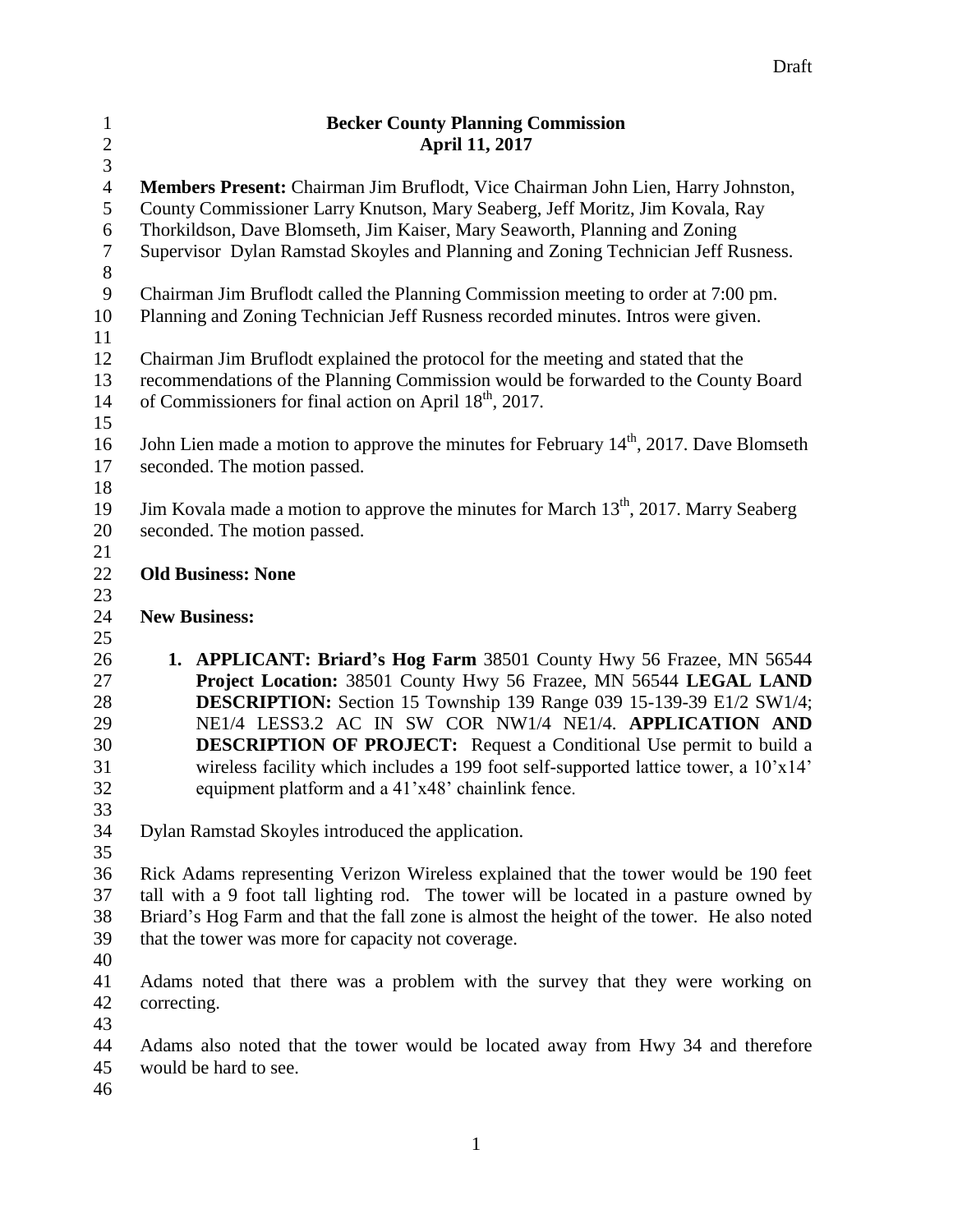Adams noted it was a township road and that he would be working with the township to move the current approach to fit the property better.

- 
- Jim Bruflodt closed testimony.
- 

- Larry Knutson noted he was at the township meeting and they did not have a issue with the project.
- 

 **MOTION: Jon Lien made a motion to approve the request for a Conditional Use Permit to build a wireless facility which includes a 199 foot self-supported lattice tower, a 10'x14' equipment platform and a 41'x48' chainlink fence. Lien adopted the following findings:**

Briard's Hog Farm has submitted a Conditional Use Application to build a wireless

- facility. Chapter eight section eleven part F of the zoning ordinance outlines six findings
- and criteria for approving a conditional use. Staff has reviewed the application and makes the following recommendations:
- 1. **Affect on surrounding property.** That the conditional use will not harm the use and enjoyment of other property in the immediate vicinity for the purposes already permitted, nor substantially diminish or impair property values within the immediate vicinity.
- The construction of the tower will not increase traffic in the area nor will it change the fundamental use of the property. Staff believes that this construction should not change any of the current activities and uses of the properties in the area.
- 2. **Affect on orderly, consistent development.** That establishing the conditional use will not impede the normal, orderly development and improvement of surrounding vacant property for uses predominant in the area.
- Nothing should change due to the construction of the tower.
- 3. **Adequate facilities.** That adequate utilities, access roads, drainage and other necessary facilities have been or are being provided.
- The property is easily accessible.
- 4. **Adequate parking.** That adequate measures have been or will be taken to provide sufficient off-street parking and loading space to serve the proposed use.
- Parking is not an issue with this application as it is construction of a tower and parking is not needed for this use.
- 5. **Not a nuisance.** That adequate measures have been or will be taken to prevent or control offensive odor, fumes, dust, noise and vibration, so none of these will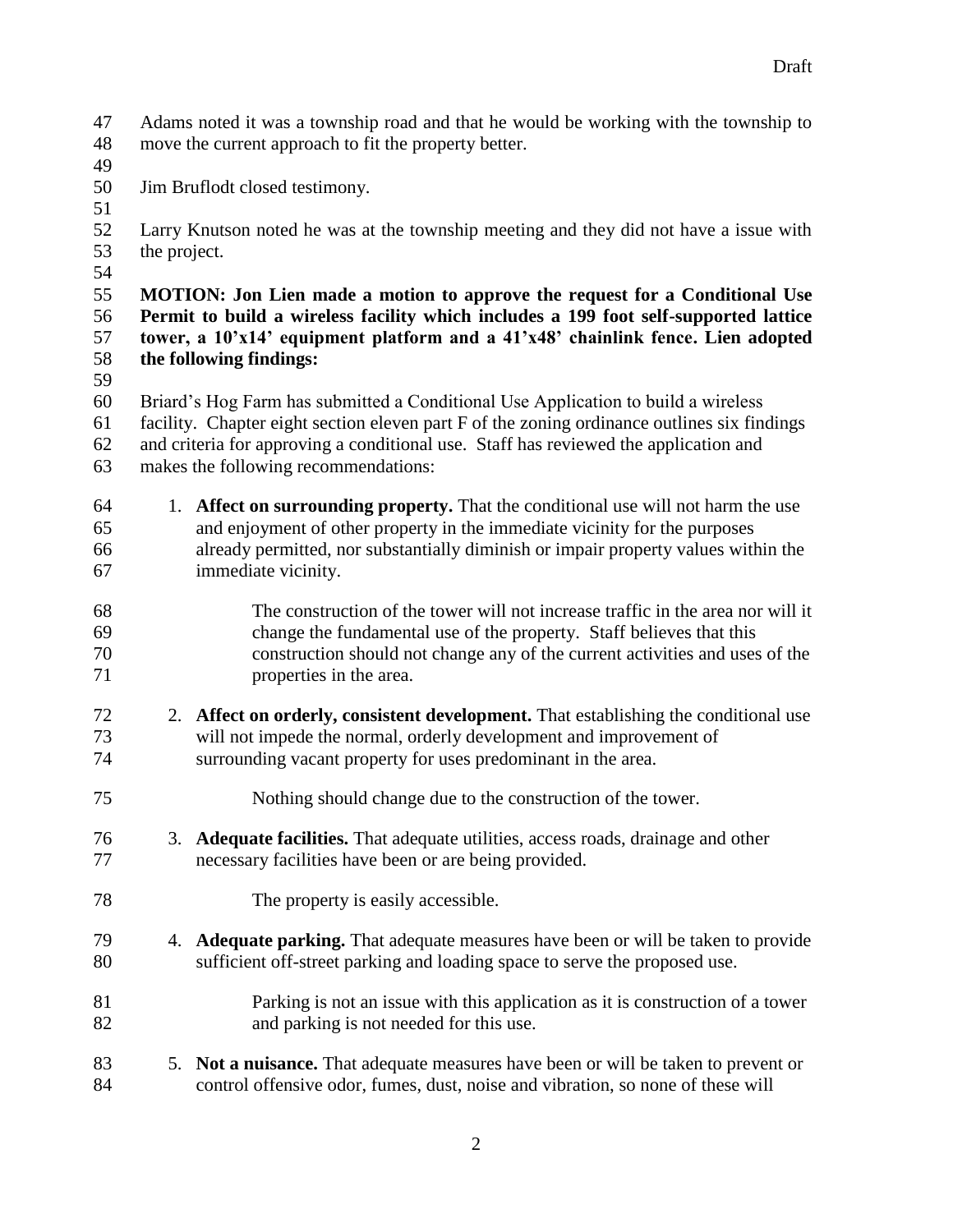constitute a nuisance, and to control lighted signs and other lights so that no disturbance to neighboring properties will result. The construction of a tower should not create a nuisance, as none of the potential nuisances listed exits, nor can the staff think of any others will be created by its construction. **Jim Kovala seconded the motion. All in favor. Motion carried. 2. APPLICANT: Steve Jones** 1409 7<sup>th</sup> Street South **Project Location:** 15841 W. little Cormorant RD. **LEGAL LAND DESCRIPTION:** Section 05 Township 138 Range 042 BLACKHWK MT BCH 1ST Block 001 LOT 8 **APPLICATION AND DESCRIPTION OF PROJECT:** Request a Conditional Use permit to replace an old timber retaining wall that is starting to show signs of failure. Applicant is maintaining existing size just changing to new material. **Jim Kovala made a motion to table the request due to applicant not present. Marry Seaberg seconded the motion. All in favor. Motion carried 3. APPLICANT: Iron Eagle LLC** 2938 PETERSON PKY N FARGO ND 58102 **Project Location:** 20664 county Hwy 21 **LEGAL LAND DESCRIPTION:** Section 10 Township 139 Range 041 10-139-41 PT GOVT LOTS 1-3: COMM SLY COR NLY 175.67', SW 100.12', E 412.22', NLY 254.28', NW 46.85', W 74.74', N 34.83', NLY 101.06', NW 71.94' TO POB; ELY 110.93', NE 259.73', SE 132.51', E 161.2' TO CTR CO HWY 21, N AL CTR RD 670.53', W 50', N 997.5', W 572.33', S AL CLARKS GR RD 607.84', E 60', S 123.06', E 83', S 157.38', SWLY 150.6', S AL CLARKS GR RD 409.36', SLY 83.42', W 7.71', SLY 128.86', SE 54.02', S 153.09'. **APPLICATION AND DESCRIPTION OF PROJECT:** Request to rezone from Agriculture to Residential. Dylan Ramstad Skoyles introduced the application. Scott Walz explained they were requesting to rezone the property to Residential for a planned subdivision that would be presented to the City at the end of the month. He explained, because it was within the City's two mile extraterritorial area they had subdivision authority. Harry Johnston asked how much was going to be rezoned, he was curious if the storage buildings were included. Scott explained the storage buildings would not be included but it went just south of the existing club house. Jim Kaiser clarified the current zone was Agriculture and they were requesting the whole parcel to be rezoned.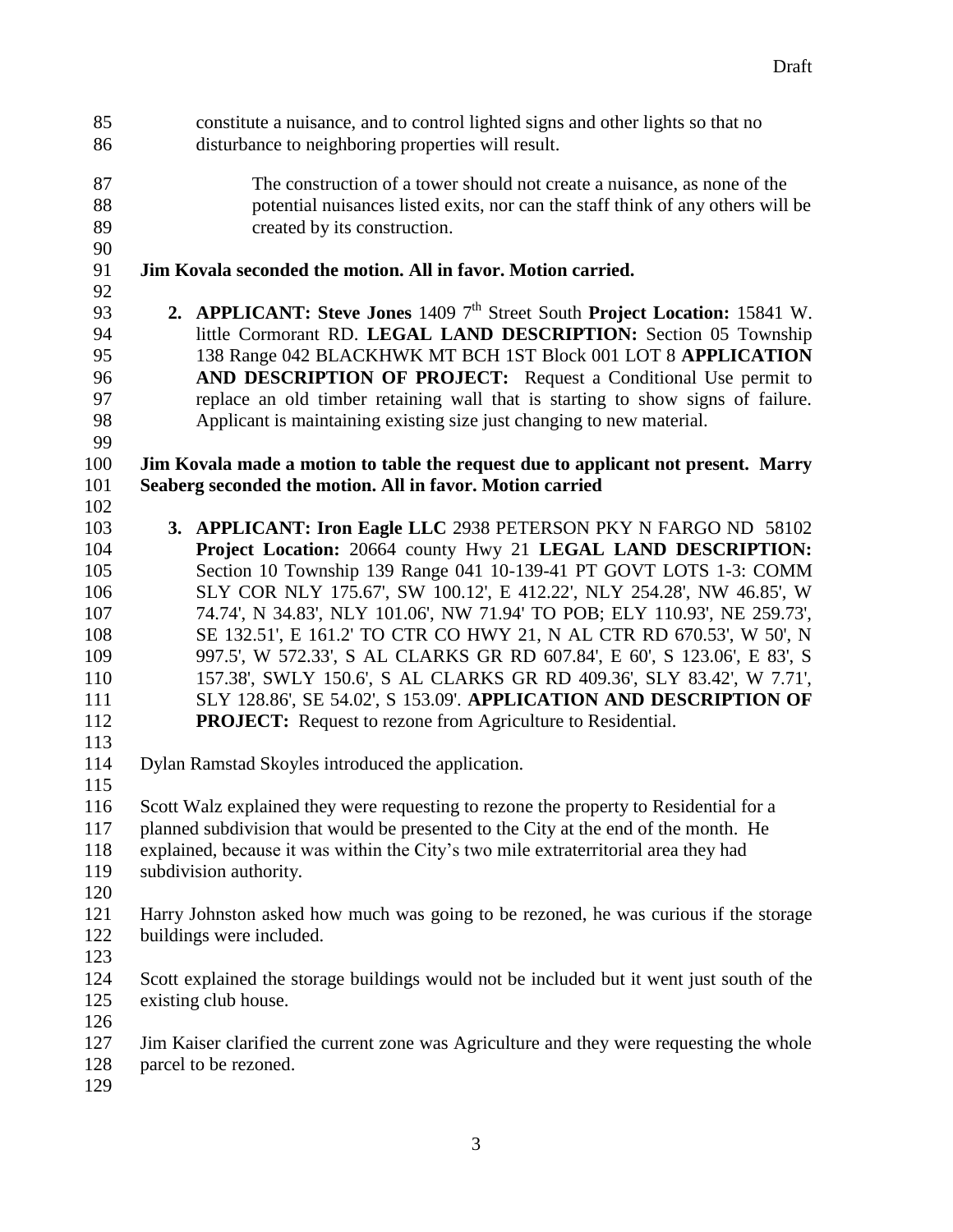Scott Walz confirmed that the parcel was currently zoned agricultural and the applicant would like to rezone the whole parcel to residential.

 Jim Johnson explained he was concerned about the subdivision and the width of Clarks Grove Road. Snowplows and garbage trucks have to back up because there is no room to turn around.

- Jim Kaiser asked if people lived there year round and what kind of road it was.
- Jim Johnson said yes and that it was a township road.

- Brian Southwell asked what the plan for the remaining six acres of the subdivision.
- Scott Walz explained that his client was planning on keeping that remaining six acres for himself.
- 
- Dylan Ramstad Skoyles clarified that the Commission was just considering the request to rezone.
- **MOTION: Ray Thorkildson made a motion to approve the request to rezoning because it fits with the surrounding area. Lien second. All in favor. Motion passed.**
- 

- **4. APPLICANT: Susan Carr** 3800 W Hedges RD **Project Location:** 20705 W Toad Lake Dr. Osage **LEGAL LAND DESCRIPTION:** Section 08 Township 139 Range 038 W1/2 OF NE1/4, GOVT LOT 1 LESS SYLVAN SHORES PLAT & LESS 1.24 AC; GOVT LOT 2 LESS S 320' E OF TWP RD & LESS TWP RD. **APPLICATION AND DESCRIPTION OF PROJECT:** Request to rezone from Agriculture to Residential and certificate of survey for two tracts of land with parcel 1 consisting of 73,900 square feet and parcel 2 consisting of 65,700 square feet.
- Dylan Ramstad Skoyles introduced the application.
- 

- Scott Walz explained the proposal. There was an old building on the original parcel and he updated the survey to show a structure could be placed on the parcels.
- 
- Jim Kovala asked about the road placement and how close to a wetland you can put a road.
- 
- Scott Walz stated they wanted to keep the road on the high ground to keep it way from the wetland.
- 
- **MOTION: Dave Blomseth made a motion to approve the certificate of survey and rezoning because it meets the requirments of the ordiance. Jim Kovala seconed. All in favor. Motion passed.**
-